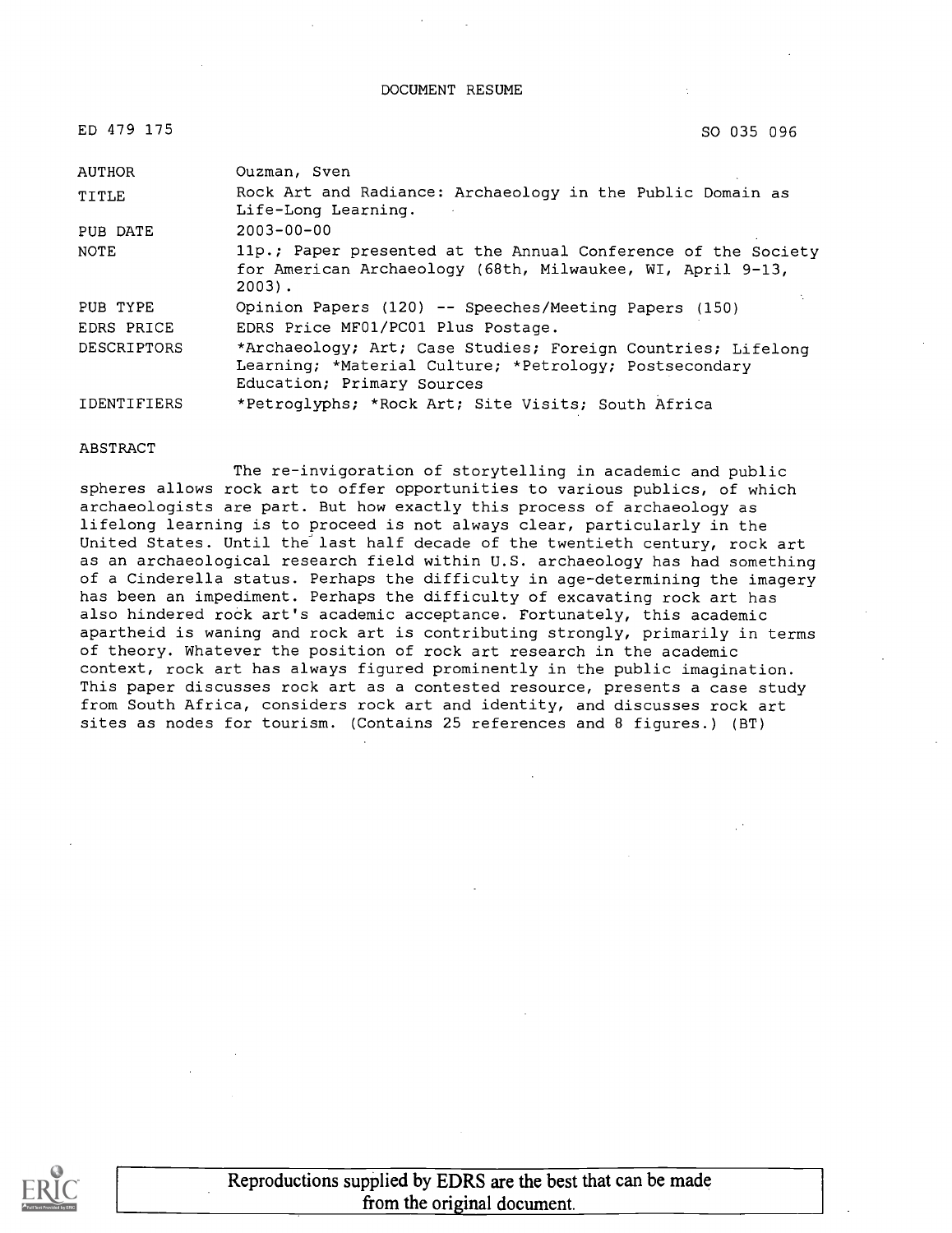Rock Art and Radiance

Archaeology in the public domain as life-long learning

Sven Ouzman

Anthropology 232 Kroeber Hall, University of California at Berkeley, CA 94720-3710, USA e-mail: ouzman@uclink.berkeley.edu  $\mathcal{R}_{\mathcal{I}}$ Rock Art Department, National Museum, South Africa

#### Introduction

ED 479 175

Rock art is at once a nebulous academic construct (cf. Chippindale  $2001$ ) – easier to define what it is not than what it is - and it is a tremendously informed and engaging item of material culture capable of exciting the imagination. Rock art is very much at the sexy end of Archaeology's public image. In many cases rock art enjoys ethnographic validation enabling rock art imagery and sites *loci* around which robust narratives can be told. The re-invigoration of 'storytelling' in both academic and public spheres (Pluciennik 1999; Joyce 2002) allows rock art to offer opportunities to various publics, of which archaeologists are part. But how exactly this process of Archaeology as life-long learning is to proceed is not always that clear – especially in the USA.

 $\bullet$  has always figured prominently in the public imagination. Until the last half decade, rock art as an archaeological research field within US Archaeology has had something of a Cinderella status (Whitley 2001:10-12). Perhaps the difficulty in age-determining the imagery has been an impediment. (but see Keyser 2001; Rowe 2001) Perhaps the difficulty of excavating rock art as also hindered rock art's academic acceptance. Fortunately, this academic Apartheid is waning and rock art is contributing strongly – especially in terms of theory (Conkey  $2001$ ) – to mainstream Archaeology. Indeed, it is debatable whether 'Rock art' should continue as a separate branch of specialist enquiry or seek greater integration with excavation-centric Archaeology. Whatever the position of rock art research in the academic context, rock art

PERMISSION TO REPRODUCE AND DISSEMINATE THIS MATERIAL HAS BEEN GRANTED BY

Ouzman

TO THE EDUCATIONAL RESOURCES INFORMATION CENTER (ERIC)

2

## BEST COPY AVAILABLE

U.S. DEPARTMENT OF EDUCATION Office of Educational Research and Improvement EDUCATIONAL RESOURCES INFORMATION

- CENTER (ERIC) 04 This document has been reproduced as received from the person or organization originating it.
- Minor changes have been made to improve reproduction quality.

 $\mathbf{1}$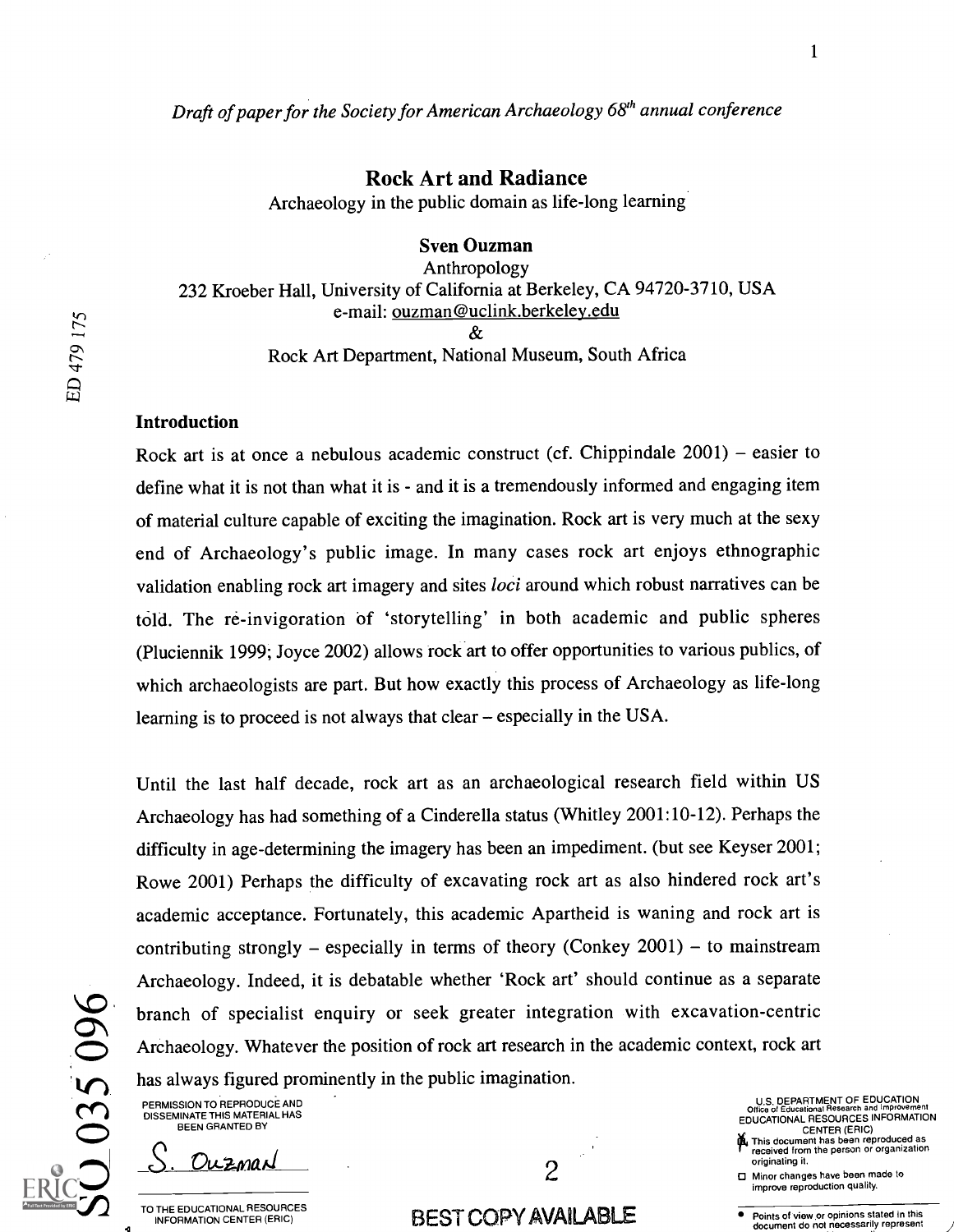#### Rock art as a contested resource

Of course this is a variable and often capricious, multi-membered 'public' but they often have strong opinions about the past. These opinions may range from a denigration of the art as 'primitive' (cf. Errington 1998) through New Age sensibilities that raise all rock art to divinemysticalsymbolicoreligious status (Finn 1997) to those that seek even to utilize rock art as a commodity to be bought and sold (see Arkansas Archaeological Survey http://www.uark.edu/campus-resources/archinfo/current.html). The relationship these people have to rock art is typical of outsiders, because in most cases, they are non-rock art producing peoples  $-$  or so they think. The violence of the past 500 years of European colonialism is difficult to comprehend and so people often ignore it (see the 'Columbian consequences' volumes of David Hurst Thomas 1989-1993). Many US citizens seem to suffer from a collective amnesia of events of North American history prior to 1492 CE and, as a result, reminders from that period  $-$  like Kennewick Man (Thomas 2001) – are often hotly contested. Rock art is often seemingly placed outside of such contestation, being perceived as a somewhat more passive artefact. But this perception is just the result of an inability to understand beyond the outward appearance of the imagery  $-$  to get to the contexts that informed particular bodies of rock art's production. For example, Spanish settlers/invaders were unflatteringly portrayed by Native Americans in the South-West of what is today the USA (Fig. 1). Perhaps the Australian Aboriginal concept of "inside" and 'outside' story is useful - rather like English literature's obsession with appearance and meaning. I often think of the Archaeologists as prestidigitator, seemingly magically revealing an embedded meaning of a seemingly simple image on a 'newspaper rock'. No real magic, just the willingness to treat artifacts as socio-politically produced items. Thus genocide, murder, avarice, intolerance and such like are rock art stories that co-exist with the more socially sought after messages of endurance, persistence, spirituality and so forth. Not so different from life today, you might say. But the challenge remains of how to translate academic understandings into popular idiom. But is this formulation that suggests Archaeologists are the prime purveyors of knowledge about archaeology not perhaps open to some modification? I think it might be and this thread of thought was continually unraveling in the time I spent as an archaeological functionary at the Rock Art Department, National Museum, South Africa.

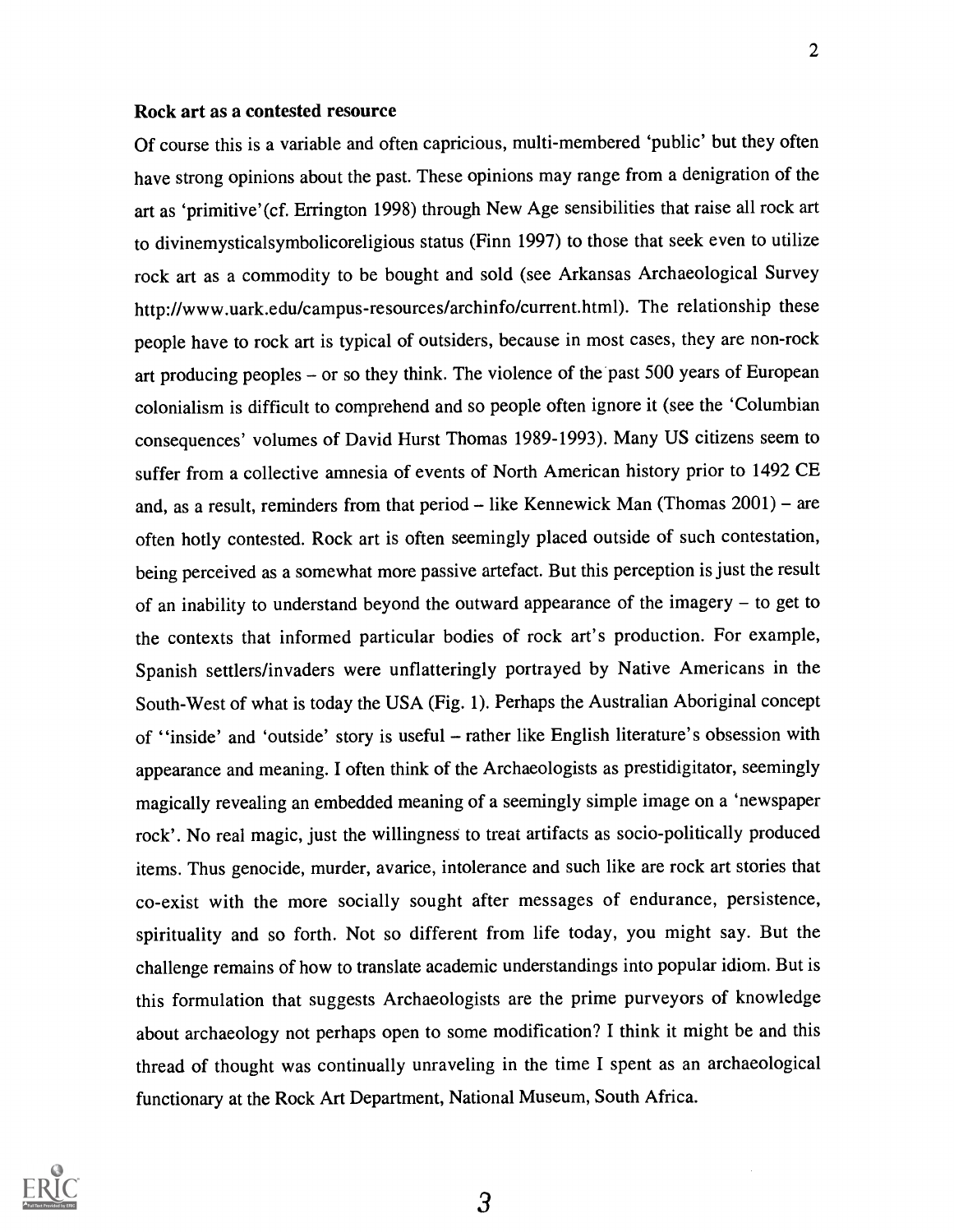Working on the principle that you often understand who you are and where you come from better when you consider matters from the outside, I offer a southern African public rock art case study in the hope that it may provide a filter via which to re-encounter apparently familiar problems and potentials of public rock art endeavours in the USA.

## Out of the mouths of ministers and babes - a southern African case study

I was not initially or knowingly implicated in public archaeology despite being situated in a museum. I was employed in a research capacity. Accordingly, research-driven fieldwork took Gabriel Tlhapi and I to many parts of southern Africa (Fig 2) and we -somewhat selfishly in retrospect - enjoyed an astonishing variety of rock art, people and landscapes. Through both the fieldwork and at the Museum, there was nonetheless a constant groundswell of public interest in what we were doing; though the interest was mostly unformulated. A few public talks and workshops seemed in order and were wellreceived. But then, on a fine April day in 1994 South Africa had its first democratic election. Shortly after the euphoria of this remarkable transition to an African democracy, reality hit - funds were short. When applying for research funding a government Minister asked me 'What is research?' Of course, I was well-equipped to answer this very basic question - or so I thought. After spluttering and taking several aimless wanderings of logic I was just as confused as the Minister on what research was meant to be. The subtext here was that money was short (when is it not?) and social need was high (ditto); so how is spending money on rock art research justified. Several beers later I could not justify even to myself pure, unapplied research. Gabriel and I then resolved - rather against Museum Management's wishes - to combine a public programme with our fieldwork and Museum duties. We were unsure what form such a public programme should take but I have for long been inspired by the southern African landscape and the mindscapes at work on it both in ancient and modern times (Ouzman 1998). I believe in radiance - that laminated, embedded quality of a place that is itself difficult to quantify, but an openness to which allows us to perceive the people, places and things around us more clearly.



4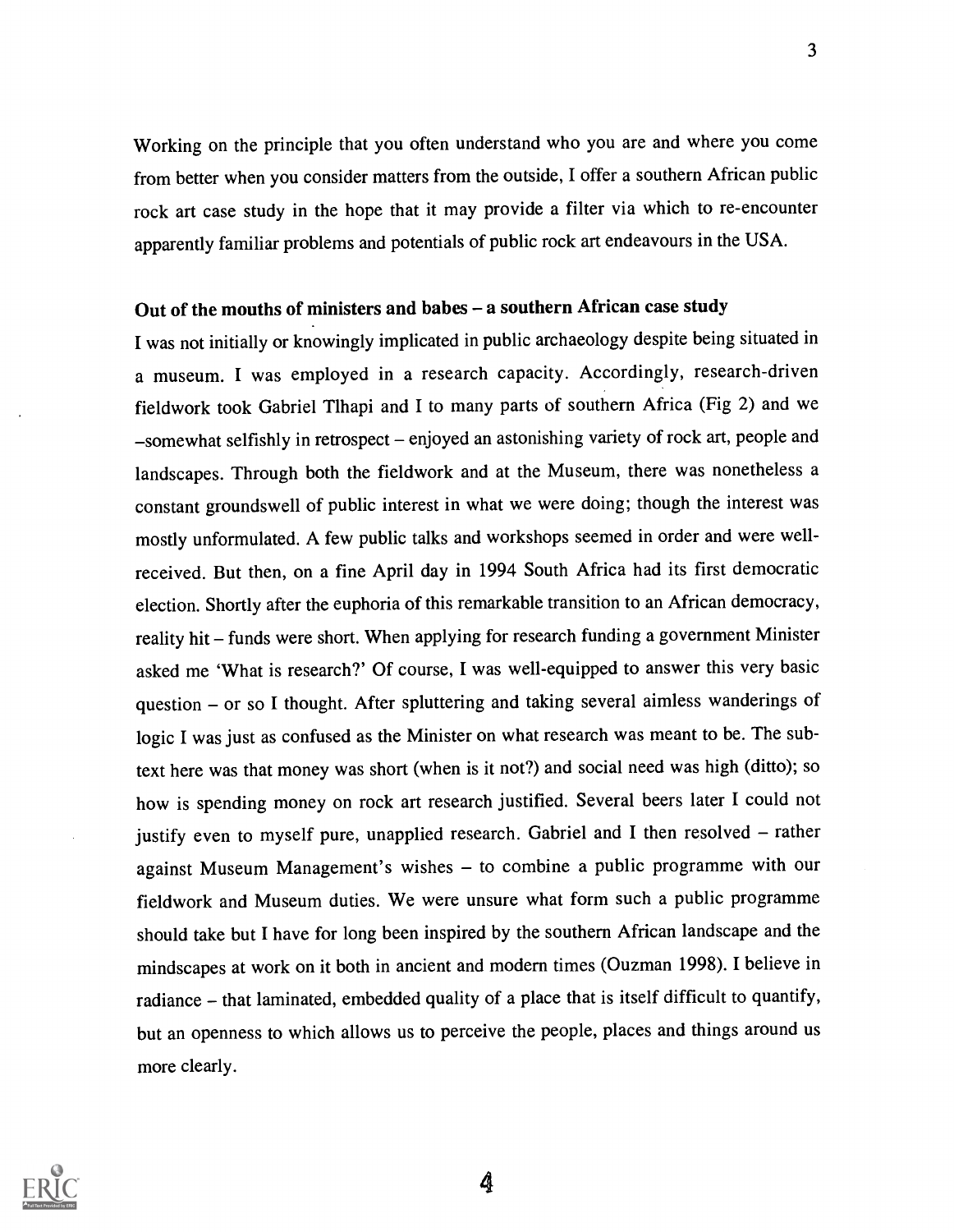It was in this somewhat artsy-fartsy headspace that Gabriel and I stopped at Nelspoort in central South Africa. Nelspoort is situated in the Karoo  $-$  a stone scrub desert through which most people travel with indecent haste to get to the larger metropolitan centres like Cape Town and Johannesburg. Even rock art archaeologists have tended to eschew this landscape (but see Fock 1979) with its rock engravings in favour of the rock paintings of the mountainous areas that appeal more to a modern aesthetic. Selfishly, this archaeological prejudice means there are potentially rich rewards for those people willing to spend time in the Karoo and its thousands of rock art sites (e.g., Deacon 1988; Morris 1988; Dowson 1992; Ouzman 2001). But this research also needs somehow to benefit this landscape's people, who are among the poorer members of South African society. Such is the complexity of Southern African colonialism – that extends back 2 000 years and involves Bantu-speaking farmers; Khoekhoen herders and European colonists in addition to the autochthonous gatherer-hunters ancestral to today's 'San' or 'Bushmen' that often the communities living closest to a body of rock art are also the furtherest removed from its production. Issues of cultural appropriation and Indigenous intellectual property right (Ouzman 1999a) are not incidental but crucial to rock art custodianship and management. What we found at Nelspoort was a run-down railway community (from 52 trains a week there are now half-a-dozen a day) and a half-forgotten tuberculosis sanatorium. There is also a very good primary school  $-$  Restvale  $-$  for the areas predominantly 'coloured' children (to use the common racial classification). We enquired at the school if there was rock art in the area  $-$  in South Africa, prior permission to visits sites is non-negotiable as land is very often contested  $-$  we were told there was  $-$  lots. Much to their joy, two 12 year-old boys were released from Pythagorean intricacies to accompany us to a site a few kilometers away. While guiding us, these boys  $-$  Ashwin and Hendrik- displayed a good knowledge of local succulent plants and their medicinal and other (unmentionable) uses. By the time we got to the rock art sites  $-$  the object of our quest and expectation - we had learned a great deal about the landscape. Indeed, though we were able to tell the boys what we thought we knew about the elephant and rhino engraved there (Fig. 3) it became clear that knowledge production was here a partnership venture. On speaking to the school head, Lawrence Rathenham, we learnt that many of the school children were street kids rounded up from the large town of Beaufort

4

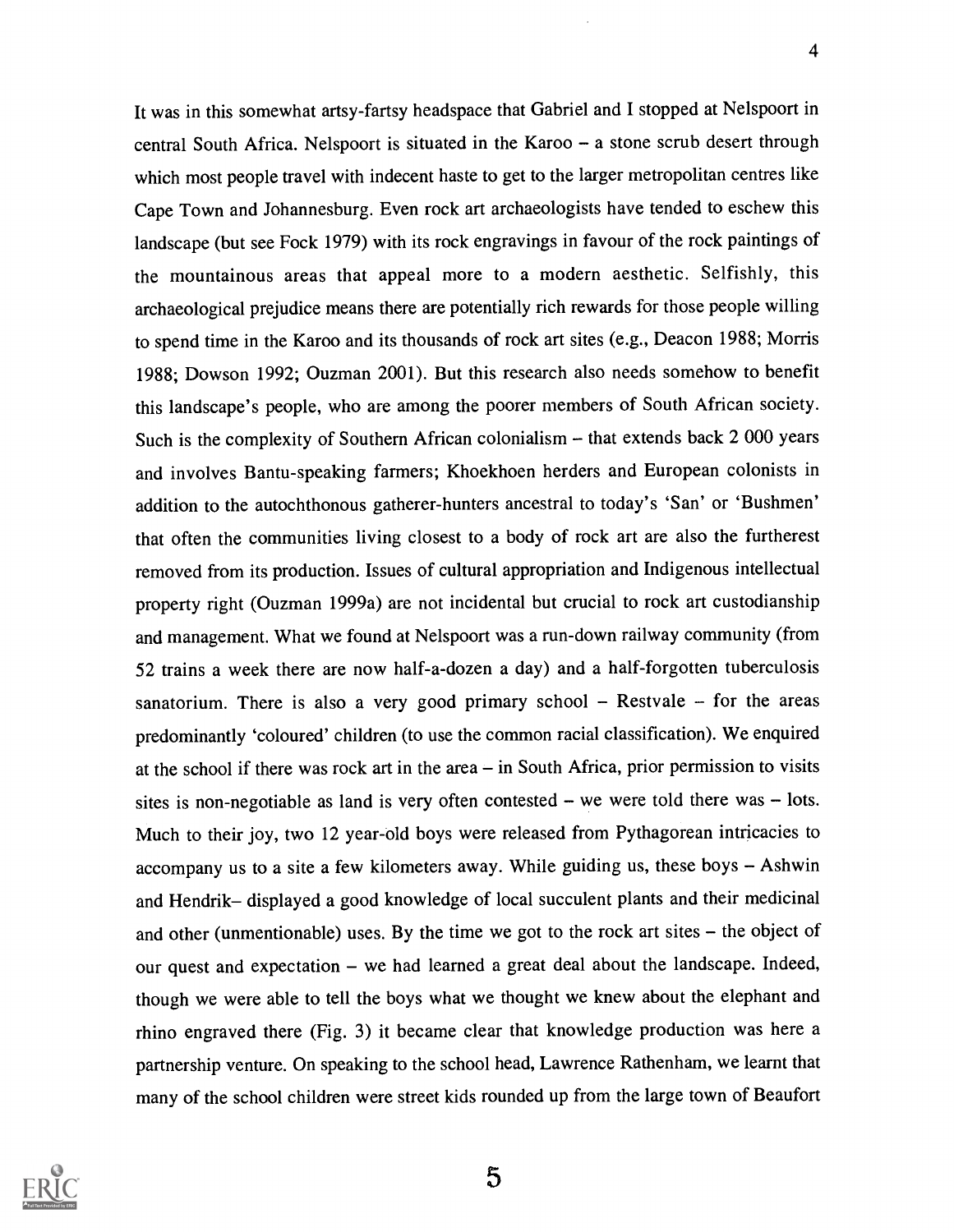West 50 km away and dumped in Nelspoort to learn 'lifeskills'. Understandably, Lawrence was at a loss on how, exactly to develop these skills outside of school in a town that makes Fresno seem intellectually gargantuan.

So we decided to train the children as rock art custodians. From being society's castaways, the children, given a reason to roam the landscape, soon began to find many more sites. Among their finds were an engraving of the extinct giant buffalo Pelorovis antiquus that died out ~8000 years ago. (Fig 4). They also came upon a remarkable set of `gong rocks' naturally resonant ironstone boulders used by gatherer-hunters in conjunction with rock engravings to access the Spirit World (Fig. 5). But perhaps most significantly. the children started to speculate about what these prior human landscape markings meant. In particular, the geometric engravings that we now think were not gatherer-hinter shamanistic imagery by Khoekhhoen herder initiatory imagery, struck a chord with these 'coloured' children.

#### Rock art and identity

They had a notion of who the 'Bushmen' were but they wanted to know who the Khoekhoen herders were. Tricky question as colonialism, imperialism and Apartheid have severely dislocated people's sense of self and history. To be called or call oneself `coloured' implies a people produce from Black-White miscegenation with a sub-text of less time depth on the land and concomitantly less claim to that landscape's resources. But 'coloured' is a fiction. Certainly, there were -and still are - inter-racial, inter-ethnic unions, but they constitute just one part of 'colouredness'. By far the larger genetic and cultural heritage is from the Khoekhoen herderspeople that moved into southern Africa about 2 000 years ago, making rock art related to initiation and change sin life states. Realising this made the streetchildten realize that they were not a modern and superfluous addition to the landscape  $-$  they were part of an ancient tradition; one of the Rainbow Nation is founding members. Similarly in North America, dispossessed native people often find rock art to be a most powerful vector of identity; even to the extent of different Native groups vandalizing each other's rock art. Unlike South Africa, which has an Indigenous majority, the USA has an easily ignored Indigenous minority. This makes it

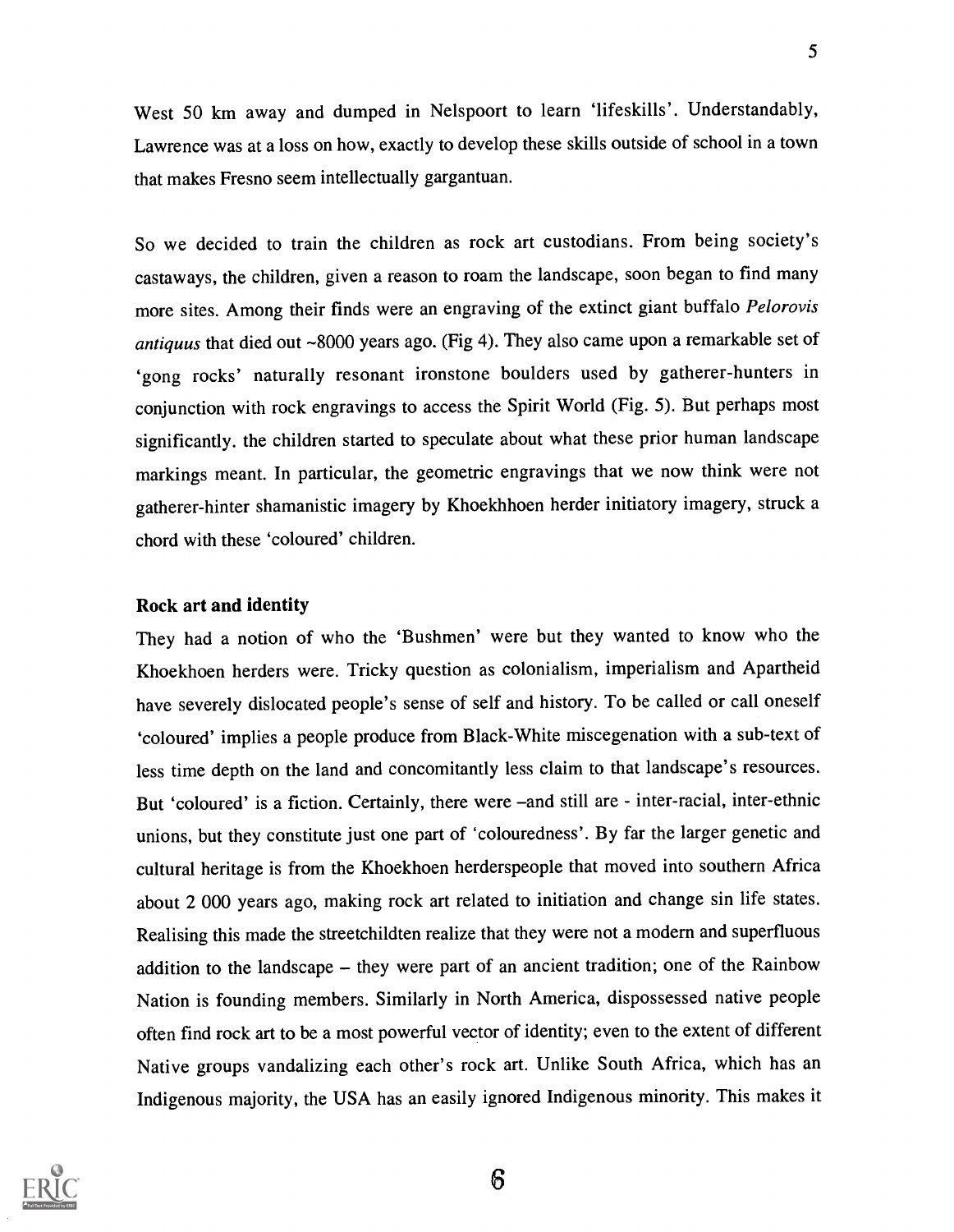tempting to expose as much rock art for public visitation as possible, land managers intent on 'preservation' of cultural resources oppose such moves, but even here we must question to what end 'preservation' and 'conservation'  $-$  static, hermetic words, are aimed? An infinite progress of deferral of benefit for 'future generations'? 'Management' is perhaps the best word to use, conferring both agency and responsibility. The practicalities of such management are generally agreed to be a negotiated process, subject to regular review and open to new management possibilities (Loubser 2001). The question of how .to present a body of rock art that remains true to the grittiness of history and human life and remains interesting, is perhaps a greater challenge and one Archaeologists alone will not be able to achieve. Fortunately, there does see to a quantity of goodwill when it comes to rock art and we must be careful not to abuse this largesse, though all site developments require of the parties involved the freedom to make mistakes – and then to correct these mistakes. Indeed, many advances are accidental. When one of South Africa's Rock Art National Monuments  $-$  Tandjesberg  $-$  was damaged in a bush fire (Fig 6). Gabriel and I as a power of two with a combined height of 8 feet were not up to this task. But, by mobilizing an irregular army of volunteers, enthusiasts, tour guides needing accreditation, government officials, Indigenous San we offered an accredited guiding course that involved evening lectures and daily slave labour installing visitor management measures and stabilizing the site (Fig. 7). This rock art `school' has become an annual event, moving around the country, leaving behind developed rock art infrastructure and critically, trained custodians (Morris, Ouzman and Tlhapi 2002). These custodians are immensely empowered by the license to share with a wide audience both their knowledge of a site and an academic understanding of that place. Here archaeologists act as glue-like go betweens, connecting spheres of interest,  $co-ordinating messages and so on - skills that may sound simple but which are indeed$ hard-won.

## Rock art sites a nodes for tourism, education and contemplation

Part of any site development should be to make people aware that while they can share in the site, they are there on sufferance of the rock art's producers, living or otherwise. The old but neglected values of host and guest apply. Thus, in economically depressed places

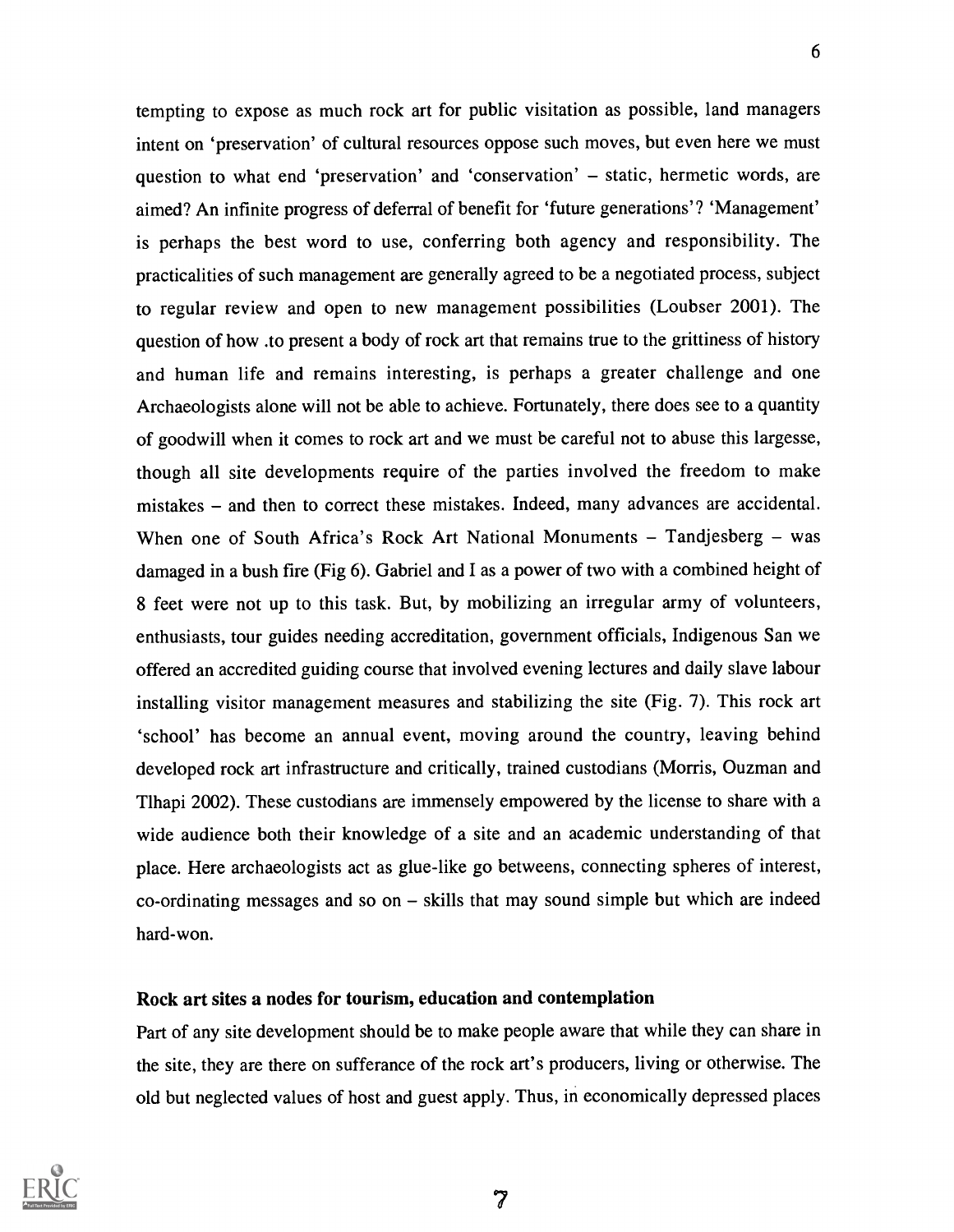Heritage tourism is welcome, it is not unconditionally embraced as tourist moods and movements can be very capricious and the site development needs to be layered so that it is on conversation with multiple audiences. A key audience is that of locals  $-$  people who live closest to the sites and less fussed by tourist fashions. Practically, it is these locals that are most often the most effective rock art custodians (Ouzman 2001b). In California, for example, many people are ignorant of the plus rock art open to the public. Most Bezerkeley residents know more about Upper Palaeolithic French cave art than they do about Canyonlands Park rock art in adjacent El Cerrito or Indian Rock in Kensington. A critical part of involving locals is to let them tell their stories of place. A great deal of identity is locational  $-$  you are where you are and landscapes acquire seeps of knowledge; layers, laminations. Perhaps we can never get to an 'original' meaning of a place and its rock art; but we can appreciate the place as an on-going, not necessarily harmonious project. For example, in Botswana the gatherer-hunter 'Bushman' rock engraving site of Matsieng has been appropriated by the Tswana  $-$  a Bantu-speaking peoples  $-$  as their Origin Site. Given that Botswana has a less-than-perfect record of human rights abuses against the Bushmen how does one present such a site that both shows the honour implicit in one nation selecting another nation's site as their point of origin; and the violence such a move does to the site's originator community? Finally, rock art sites tend to be located in interesting landscapes and are usually in non-metropole settings. In an age in which there is so much information available yet so little time or skill to parse the knowledge, rock art and related heritage sites, offer the equivalent of a 'pause' space. The current museum mania for light and airy displays seems appealing but really serves to privilege a sense of sight above others senses whereas rock art sites tend to be more textural and allow other senses like touch, hearing, smell, electromagnetism and so on come into play. Also, the site is undeniably authentic, unlike dismebedded museum specimens. However, even this apparent site authenticity does mask the fact that most of the rock art making peoples are no longer present or known. It is at this point that I should like to make a plea for all people to take a cultural inventory of what they imagine their culture or ethnicity to be and to see whether it is not, in fact, possible that they to have made or continue to make rock art. For example, in 1999 the advent of the centenary of the Anglo-Boer War in which British Imperialism fought Afrikaner Nationalism in

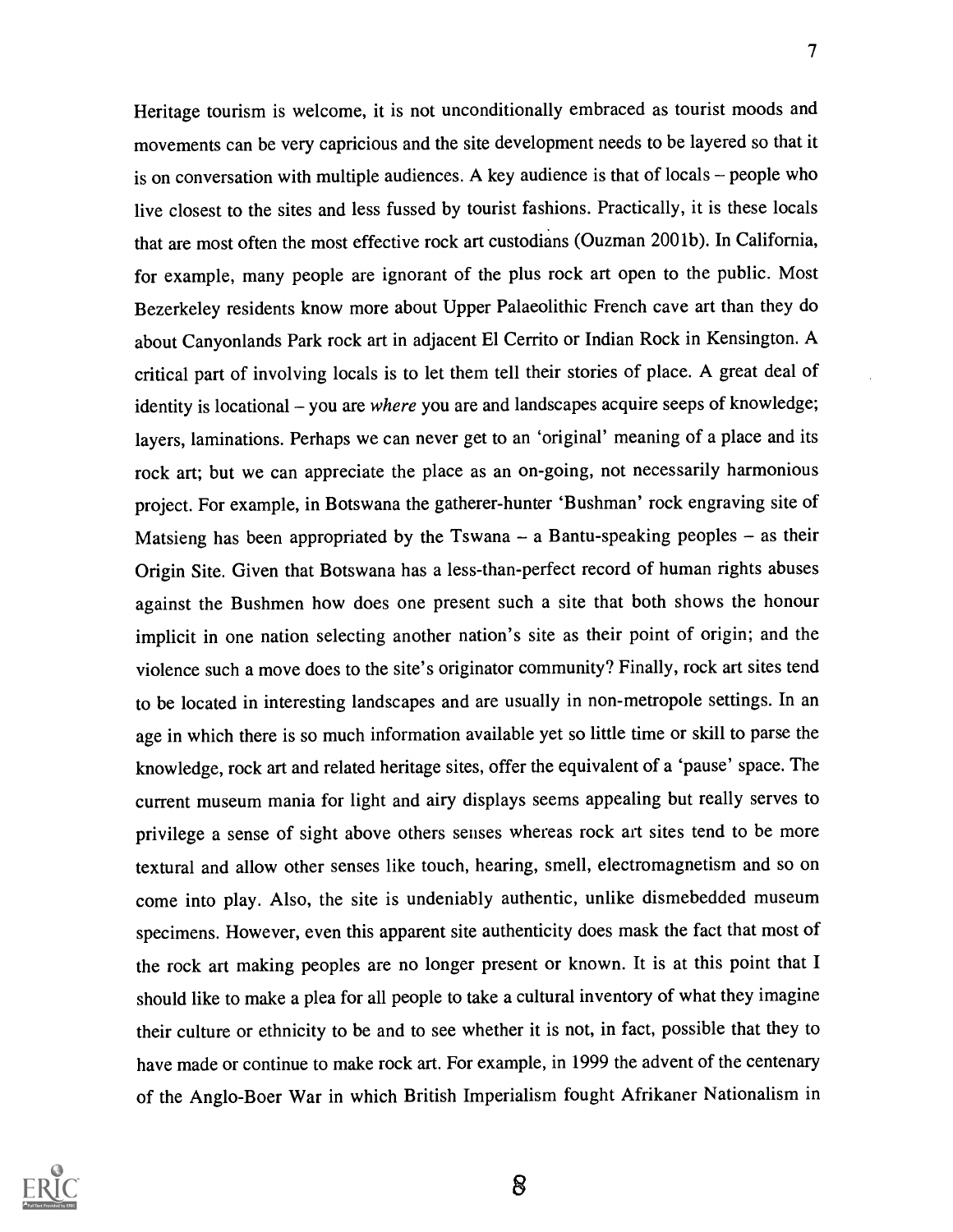South Africa, made me adjust my fieldwork gaze. I realised that for years I had been filtering out the names, dates, portraits and so forth that the soldiers made on the rocks of the places at which they encamped, fought, traveled (Ouzman 1999b). Though may 'white' South Africans baulk at being told that they too produce 'rock art' - perhaps making an equation of 'they' produce 'rock' art and 'we' produce 'art' - on reflection, many of these people own that it is possible that they are rock art producers and that the distinction between 'graffiti' 'art' and 'rock art' is unstable and contingent. Outside of my delightful office at Berkley on the pavement in capital green letters is painted 'THE FRANKENSTEIN PROJECT' (Fig. 8). My office is in a multimedia lab, so perhaps apt. But in my wanderings of Berkeley I have found 5 other locations for the same person's words (WE ARE AS WE ARE ALL IN THE SKY' etc). Intriguing. Not just one-off graffiti, but someone with a story to tell. An urban series of rock art sites; something to follow. Thus it is useful to consider not just the site, but the journeys visitors must make to and from it – perhaps like pilgrims (Blundell 1998). These visitors need not dwell on matters archaeological, but the site is a stage top consider who one is and where we imagine we are going. Radiance can be encountered in unexpected places but we can use our life-long learning that proceeds from rock art work to enhance and nuance people's experience of landscapes they thought they knew.

### References

Arkansas Archaeological Survey. 2003. http://www.uark.edu/campusresources/archinfo/current.html). Site accessed 27 March 2003.

Blundell, G. 1998. Rand, rock art and resources. tourism and our indigenous heritage. CSD Bulletin, 4(6):15-16.

Chippindale, Christopher. 2001. What are the right words for rock-art in Australia? Australian Archaeology 53: 11-15.

Conkey, Margaret W. 2001. Structural and semiotic approaches. In: Whitley, David. (ed.). Handbook of rock art research:273-310. Walnut Creek (CA): Altamira Press.

Deacon, Janette. 1988. The power of place in understanding southern San rock engravings. World Archaeology, 20(1):129-139.

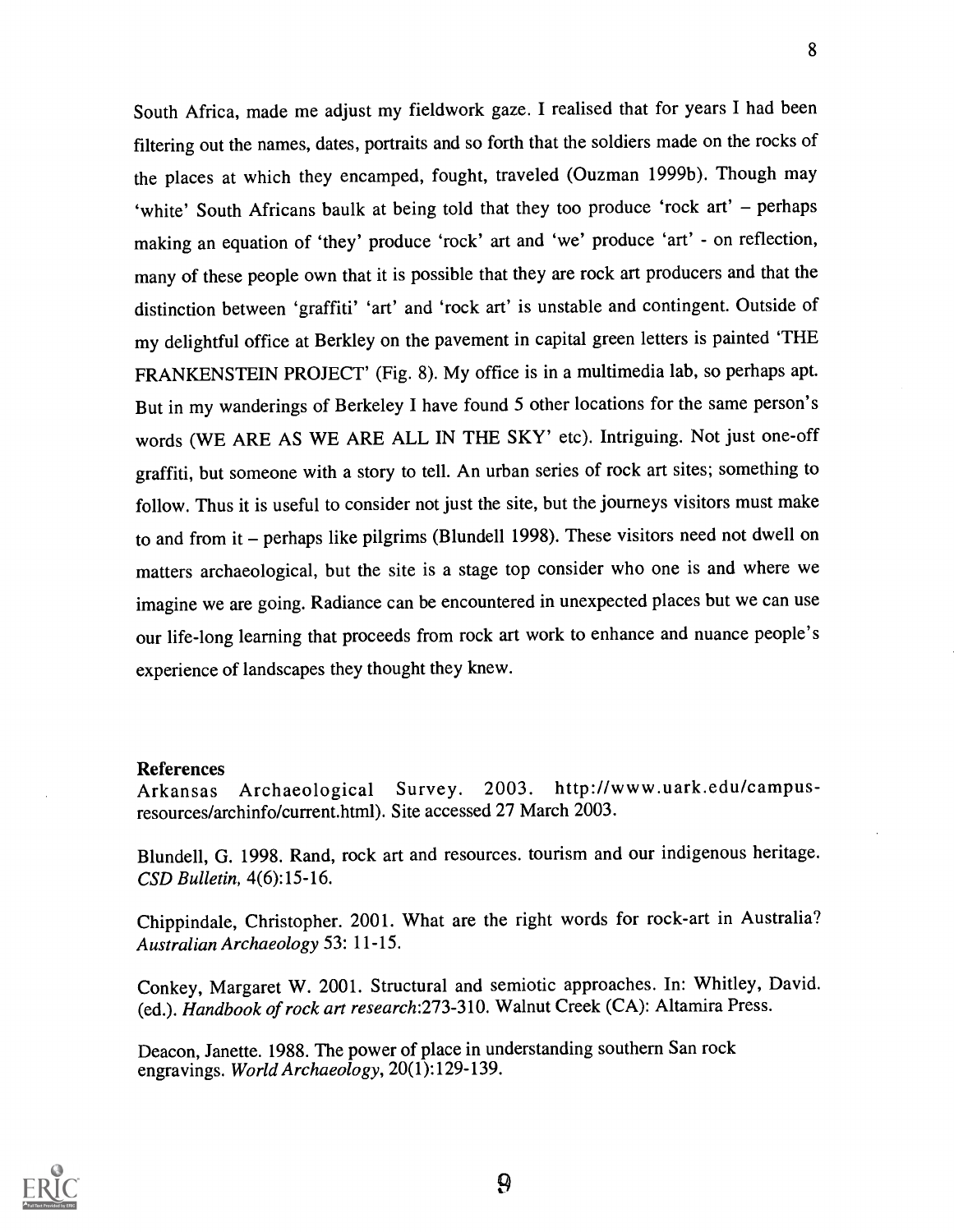Dowson, Thomas .A. 1992. The rock engravings of Southern Africa. Johannesburg: Witwatersrand University Press.

Errington, Shelly. 1998. The death of authentic primitive art and other tales of progress. Berkeley: University of California Press.

Finn, Christine. 1997. 'Leaving more than footprints': modern votive offerings at Chaco Canyon prehistoric site. Antiquity 71:370-375.

Fock, Gerhard .J. 1979. Felsbilder in Siidafrika. Teil 1: Die gravierungen auf Klipfontein, Kapprovinz. Köln: Böhlau

Joyce, Rosemary.2002. The languages of Arch Morris, D. 1988. Engraved in place and time: a review of variability in the rock art of the Northern Cape and Karoo. South African Archaeological Bulletin, 43:109-121. aeology: dialogue, narrative, and writing. Oxford: Blackwell Publishing.

Keyser, James. D. 2001. Relative dating methods. In: Whitley, David. (ed.). Handbook of rock art research :116-138. Walnut Creek (CA): Altamira Press.

Loendorf, Lawrence, L. David S. Whitley and Lawrence L. Loendorf, eds., New Light on Old Art: Recent Advances in Hunter-Gatherer Rock Art Research, pp. 1-8. Institute of Archaeology, University of California, Los Angeles, Monograph 36.

Loubser, Johannes, H.N. 2001. Management planning for conservation. In: Whitley, David. (ed.). Handbook of rock art research :80-115. Walnut Creek (CA): Altamira Press.

Morris, David. 1988. Engraved in place and time: a review of variability in the rock art of the Northern Cape and Karoo. South African Archaeological Bulletin, 43:109-121.

Morris, D., Ouzman, S. & Tlhapi, G. 2001. The Tandjesberg San rock art rehabilitation project: from catastrophe to celebration. The Digging Stick 18(1):1-4.

Ouzman, S. 1998. Toward a mindscape of landscape: rock-art as expression of worldunderstanding. In: Chippindale, C. & Tacon, P.S.C. (eds.). The Archaeology of Rock-Art: 30-41. Cambridge: Cambridge University Press.

Ouzman, S. 1999a. Guest editorial: Indigenous intellectual property rights. Southern African Field Archaeology 8(2):57-59.

Ouzman, S. 1999b. 'Koeka kakie, hents op bokkor of ik schiet!' Introducing the rock art of the South African Anglo-Boer War,  $1899 - 1902$ . The Digging Stick 16(3):1-5.

Ouzman, S. 2001a. Seeing is deceiving: rock-art and the non-visual. World Archaeology 33(2):237-256.

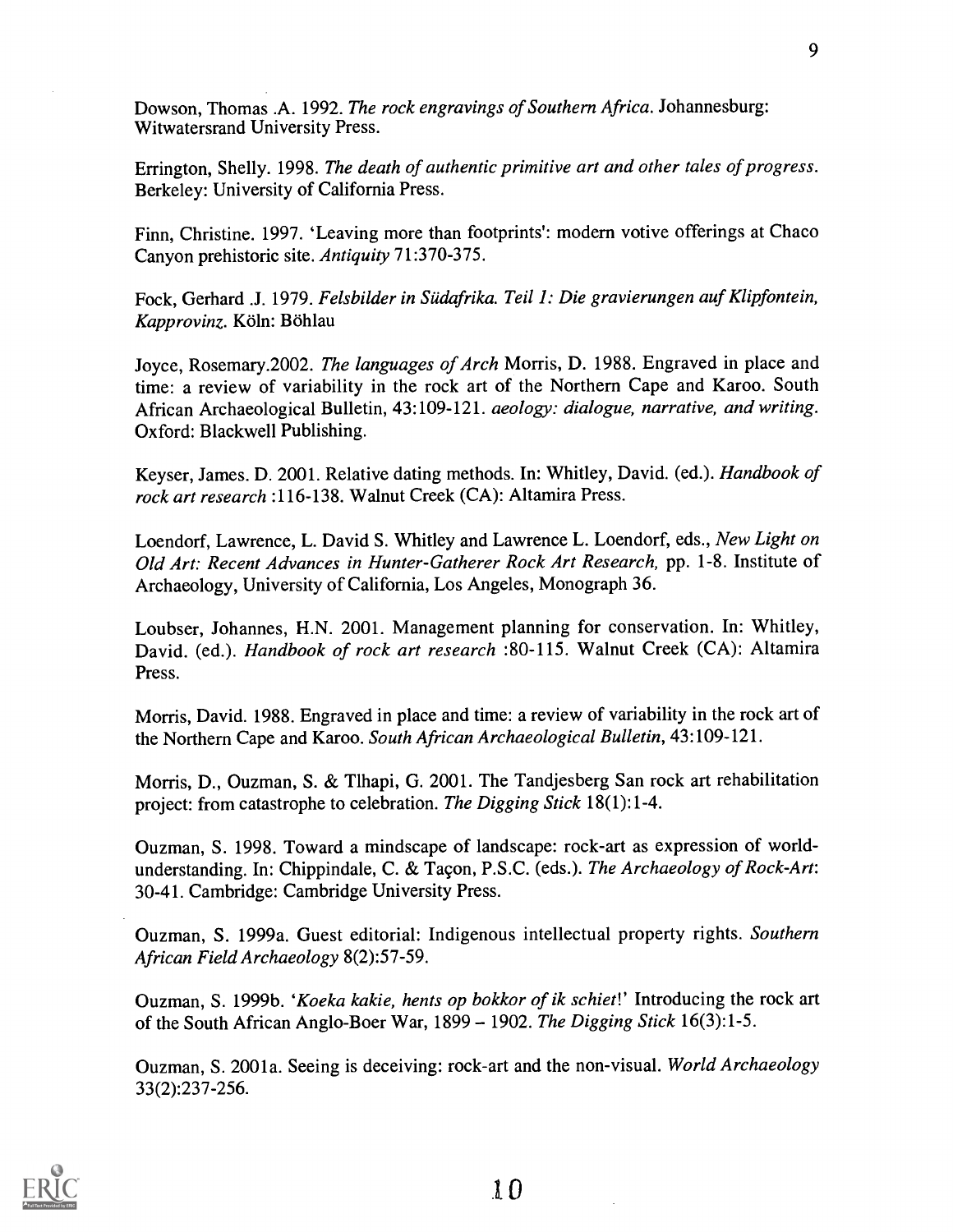Ouzman, S. 200 lb. The problems and potentials of managing public rock art sites in southern Africa. Pictogram 12:4-13.

Pluciennik, Mark. 1999 Archaeological narratives and other ways of telling. Current Anthropology 40:653-678.

Rowe, Marvin. W. 2001. Dating by AMS radicarbon analysis. In: Whitley, David. (ed.). Handbook of rock art research :139-1668. Walnut Creek (CA): Altamira Press.

Thomas, David, H. 1989-1993, Columbian consequences: Vols 1-3. Washington (DC): Smithsonian Institution Press.

Thomas, David H. 2001. Skull wars: Kennewick man, archaeology and the battle for Native American identity. New York: Harper Collins.

Whitley, David. 2001. Rock art and rock art research in worldwide perspective: an introduction. Handbook of rock art research : 7-51. Walnut Creek (CA): Altamira Press. .

## List of figures

Figure 1: Native depiction of Spanish colonists. Arizona, USA.

Figure 2: Southern Africa with Nelspoort and Tandjesberg locations.

Figure 3: Elephant and rhino engraved at Nelspoort, South Africa with our guides Ashwin and Hendrik. September 2001.

Figure 4: 99 cm long engraving of extinct giant buffalo Pelorovis antiquus.

Figure 5: Nelspoort 'gong rocks' within an engraving site.

Figure 6: Fire damage at Tandjesberg rock art national monument, South Africa. August 1998.

Figure 7: The 'Sandstone 2000' irregular army and development of Tandjesberg. March 2000.

Figure 8: The Frankenstein project graffiti/rock art. Berkeley, USA.

Word count: 2 972.<br>
Date submitted: 28 March 2003<br>
Date revised: Date submitted: 28 March 2003

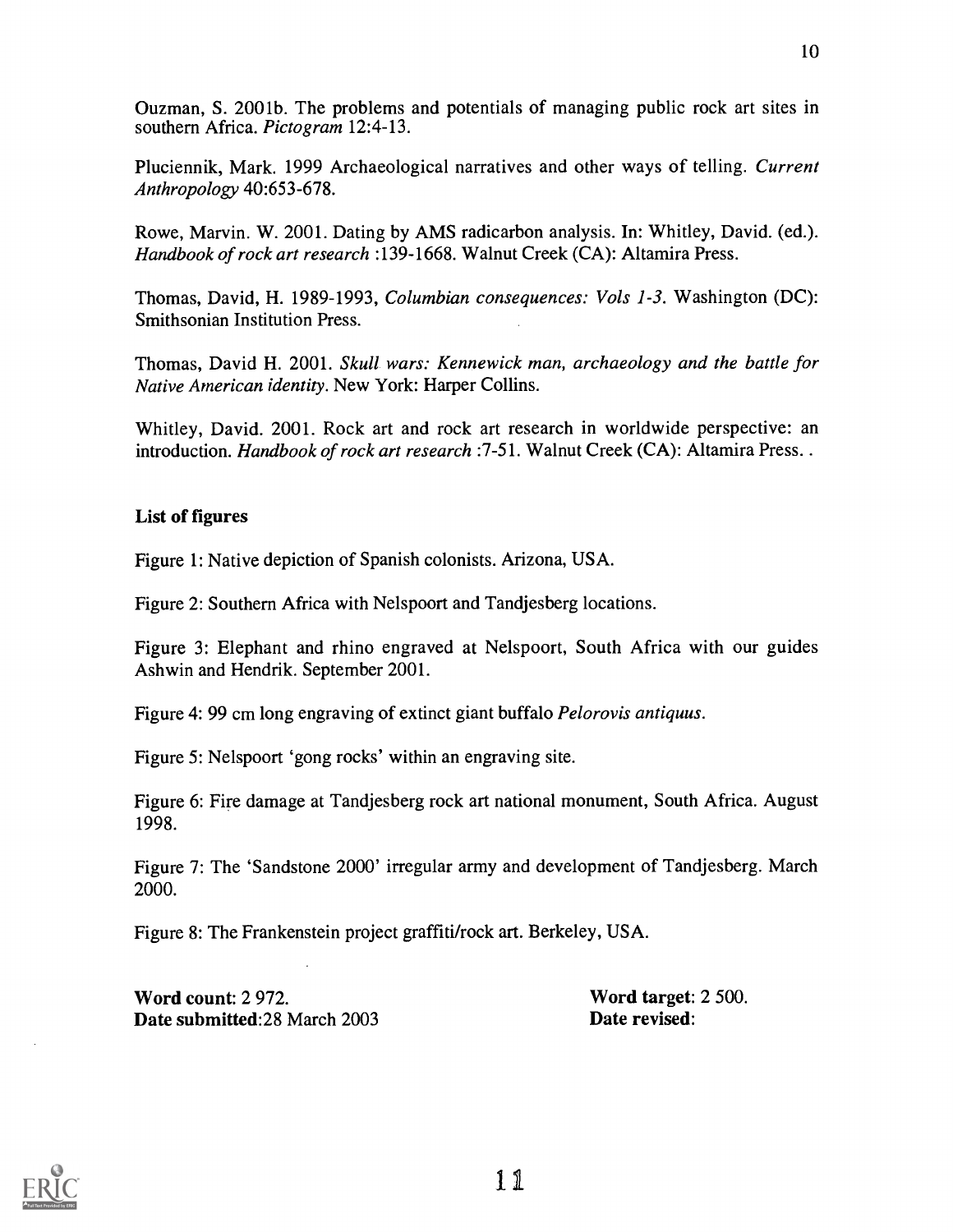

U.S. Department of Education

Office of Educational Research and Improvement (OERI) National Library of Education (NLE) Educational Resources Information Center (ERIC)



# REPRODUCTION RELEASE

(Specific Document)

#### 1. DOCUMENT IDENTIFICATION:

Title:

Rock Art and Radiance: Archaeology in the public domain as life-long learning

Author(s): Sven Ouzman

Corporate Source: Publication Date: Publication Date: Publication Date: Publication Date:

2003

## II. REPRODUCTION RELEASE:

In order to disseminate as widely as possible timely and significant materials of interest to the educational community, documents announced in the monthly abstract journal of the ERIC system, Resources in Education (RIE), are usually made available to users in microfiche, reproduced paper copy, and electronic media, and sold through the ERIC Document Reproduction Service (EDRS). Credit is given to the source of each document, and, if reproduction release is granted, one of the following notices is affixed to the document.

If permission is granted to reproduce and disseminate the identified document, please CHECK ONE of the following three options and sign at the bottom of the page.

|                               | The sample sticker shown below will be<br>affixed to all Level 1 documents                                                                                       | The sample sticker shown below will be<br>affixed to all Level 2A documents                                                                                                                                                                                                                                                                                                                                                                                                                                       |                                                                | The sample sticker shown below will be<br>affixed to all Level 2B documents                        |
|-------------------------------|------------------------------------------------------------------------------------------------------------------------------------------------------------------|-------------------------------------------------------------------------------------------------------------------------------------------------------------------------------------------------------------------------------------------------------------------------------------------------------------------------------------------------------------------------------------------------------------------------------------------------------------------------------------------------------------------|----------------------------------------------------------------|----------------------------------------------------------------------------------------------------|
|                               | PERMISSION TO REPRODUCE AND<br>DISSEMINATE THIS MATERIAL HAS<br>BEEN GRANTED BY                                                                                  | PERMISSION TO REPRODUCE AND<br>DISSEMINATE THIS MATERIAL IN<br>MICROFICHE, AND IN ELECTRONIC MEDIA<br>FOR ERIC COLLECTION SUBSCRIBERS ONLY,<br>HAS BEEN GRANTED BY                                                                                                                                                                                                                                                                                                                                                |                                                                | PERMISSION TO REPRODUCE AND<br>DISSEMINATE THIS MATERIAL IN<br>MICROFICHE ONLY HAS BEEN GRANTED BY |
|                               | TO THE EDUCATIONAL RESOURCES<br><b>INFORMATION CENTER (ERIC)</b>                                                                                                 | TO THE EDUCATIONAL RESOURCES<br><b>INFORMATION CENTER (ERIC)</b>                                                                                                                                                                                                                                                                                                                                                                                                                                                  |                                                                | TO THE EDUCATIONAL RESOURCES<br><b>INFORMATION CENTER (ERIC)</b>                                   |
|                               |                                                                                                                                                                  | 2A                                                                                                                                                                                                                                                                                                                                                                                                                                                                                                                | 2B                                                             |                                                                                                    |
| Level 1                       |                                                                                                                                                                  | Level 2A                                                                                                                                                                                                                                                                                                                                                                                                                                                                                                          | Level 2B                                                       |                                                                                                    |
|                               | Check here for Level 1 release, permitting<br>reproduction and dissemination in microfiche or<br>other ERIC archival media (e.g., electronic) and<br>paper copy. | Check here for Level 2A release, permitting reproduction<br>and dissemination in microfiche and in electronic media for<br>ERIC archival collection subscribers only<br>Documents will be processed as indicated provided reproduction quality permits.<br>If permission to reproduce is granted, but no box is checked, documents will be processed at Level 1.                                                                                                                                                  |                                                                | Check here for Level 2B release, permitting reproduction and<br>dissemination in microfiche only   |
|                               |                                                                                                                                                                  |                                                                                                                                                                                                                                                                                                                                                                                                                                                                                                                   |                                                                |                                                                                                    |
|                               |                                                                                                                                                                  | I hereby grant to the Educational Resources Information Center (ERIC) nonexclusive permission to reproduce and disseminate this<br>document as indicated above. Reproduction from the ERIC microfiche or electronic media by persons other than ERIC employees and<br>its system contractors requires permission from the copyright holder. Exception is made for non-profit reproduction by libraries and other<br>service agencies to satisfy information needs of educators in response to discrete inquiries. |                                                                |                                                                                                    |
| Sign                          | Signature:                                                                                                                                                       | $S_{\text{WQ}}$ $\Omega$ $\text{RQ}$                                                                                                                                                                                                                                                                                                                                                                                                                                                                              | Printed Name/Position/Title:<br>Sven Ouzman, Fulbright Scholar |                                                                                                    |
| here, $\rightarrow$<br>please | Organization/Address:<br>University of California at Berkeley                                                                                                    |                                                                                                                                                                                                                                                                                                                                                                                                                                                                                                                   | Telephone:<br>510-848-7658                                     | FAX.                                                                                               |